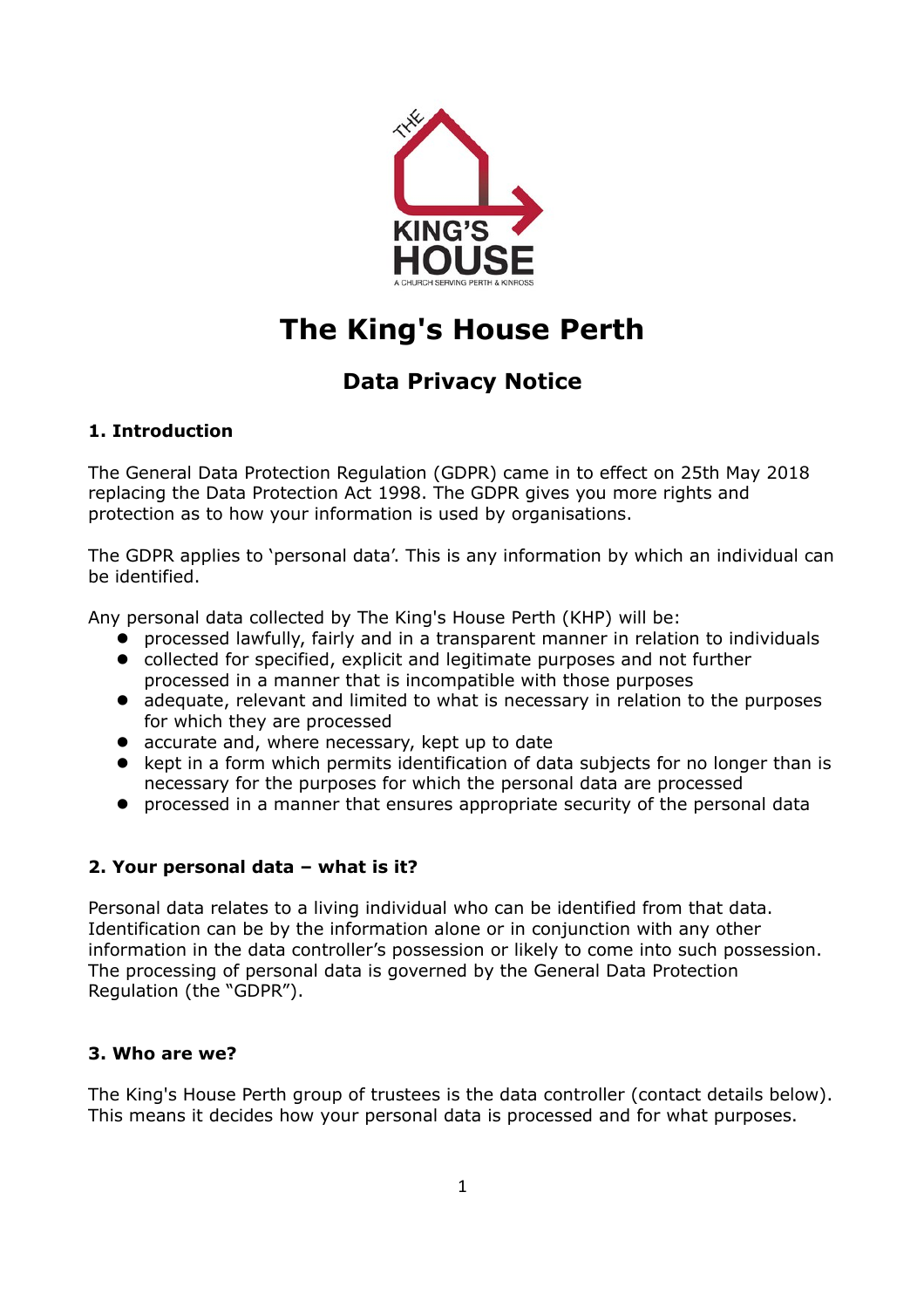#### **4. How do we process your personal data?**

The KHP complies with its obligations under the GDPR by keeping personal data up to date; by storing and destroying it securely; by not collecting or retaining excessive amounts of data; by protecting personal data from loss, misuse, unauthorised access and disclosure and by ensuring that appropriate technical measures are in place to protect personal data.

We use your personal data for the following purposes:

- $\bullet$  To provide pastoral care to our members
- To enable us to provide a voluntary service for the benefit of the public
- $\bullet$  To administer membership records
- $\bullet$  To fundraise and promote the interests of the church
- $\bullet$  To manage our employees and volunteers
- $\bullet$  To maintain our own accounts and records.
- To operate the KHP website and deliver the services that individuals have requested
- To inform individuals of news, events, activities or services running at KHP
- To process gift aid applications and giving to KHP
- Safeguarding records, Disclosure Scotland clearance and training
- To produce emailing lists
- To enable us to act sufficiently well in *loco parentis* for those under 18

#### **5. What is the legal basis for processing your personal data?**

Article 6 of the GDPR sets out various lawful bases for processing data.

The lawful bases under which KHP will collect and process your data are:

#### *'Legitimate interests'*

This means that we will only use your personal data in a way which you would reasonably expect from us as a church, for example establishing and maintaining membership; administration or information provision regarding our groups and activities.

#### *'Consent'*

Asking for consent:

- We will ask you to positively opt-in to allowing us to use your personal data
- We will specify why we want your personal data and what we've going to do with it

Recording consent:

 We will keep accurate records of when you gave us your consent to process your personal data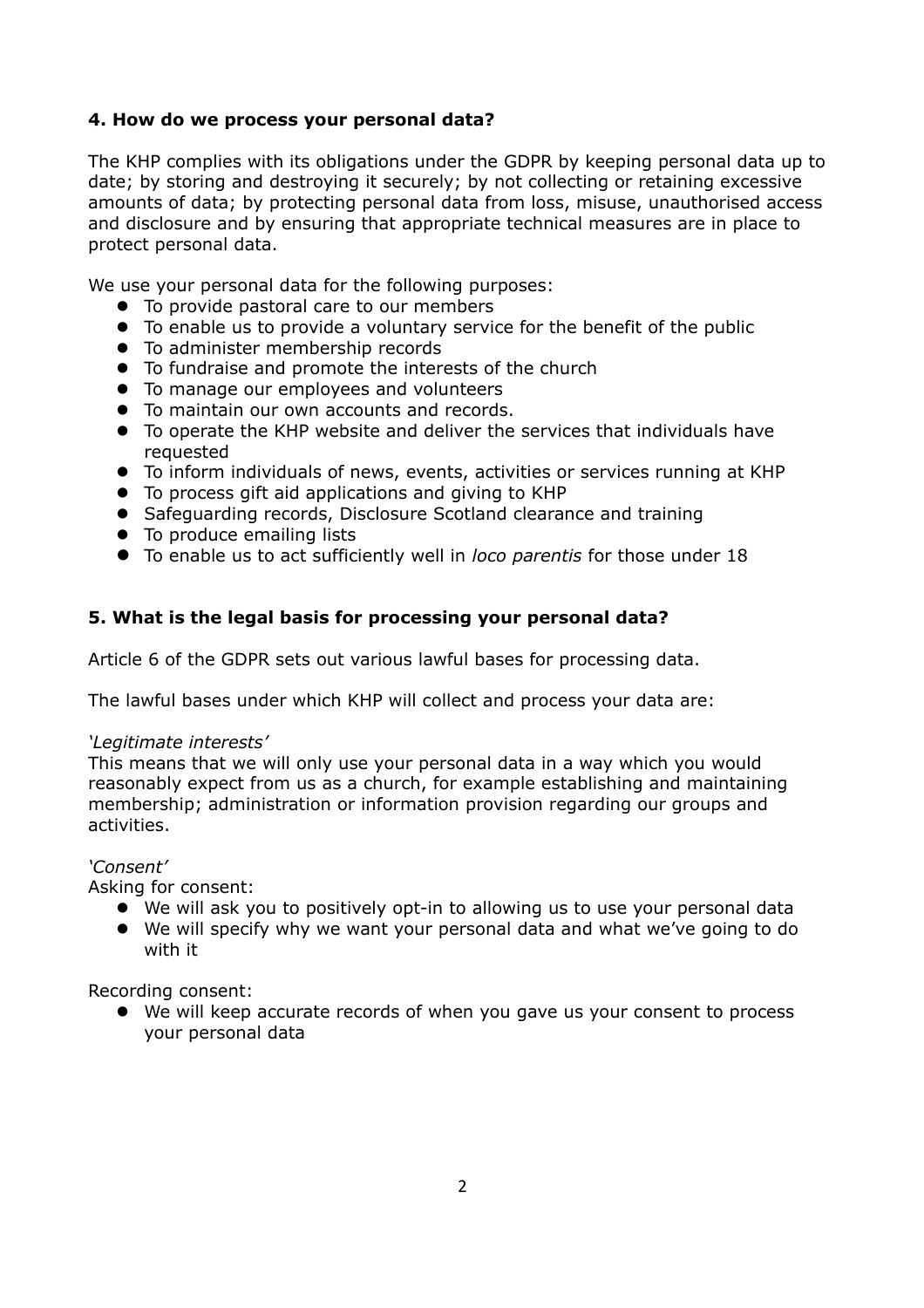Managing consent:

- We will regularly review our consents to check that the purposes for which we process your data has not changed
- We have processes in place to refresh consent at appropriate intervals, including any parental consents
- You can withdraw your consent at any time by contacting the Church Data Protection Administrator
- We act on withdrawals of consent as soon as we can.
- We don't penalise individuals who wish to withdraw consent

Personal data which reveals religious belief is classed as sensitive personal data under the GDPR. Article 9 of the GDPR gives details of how to process this information:

#### Article 9:

**1.** Processing of personal data revealing racial or ethnic origin, political opinions, religious or philosophical beliefs, or trade union membership, and the processing of genetic data, biometric data for the purpose of uniquely identifying a natural person, data concerning health or data concerning a natural person's sex life or sexual orientation **shall be prohibited**.

**2.** Paragraph 1 shall not apply if one of the following applies:

(a) the data subject has given explicit consent to the processing of those personal data for one or more specified purposes, except where Union or Member State law provide that the prohibition referred to in paragraph 1 may not be lifted by the data subject;

(d) processing is carried out in the course of its legitimate activities with appropriate safeguards by a foundation, association or any other not-for-profit body with a political, philosophical, religious or trade union aim and on condition that the processing relates solely to the members or to former members of the body or to persons who have regular contact with it in connection with its purposes and that the personal data are not disclosed outside that body without the consent of the data subjects.

#### **6. Sharing your personal data**

Your personal data will be treated as strictly confidential, and will be shared only with those in official capacities at KHP (for example, the Elders or the Trustees). We will only share your data with third parties outside of the church with your consent.

#### **7. How long do we keep your personal data**

We keep your personal data for no longer than reasonably necessary and we only retain your data for:

- the purpose of keeping records and information current and up-to-date
- the purpose of safeguarding
- $\bullet$  the purpose of any future legal claims/complaints.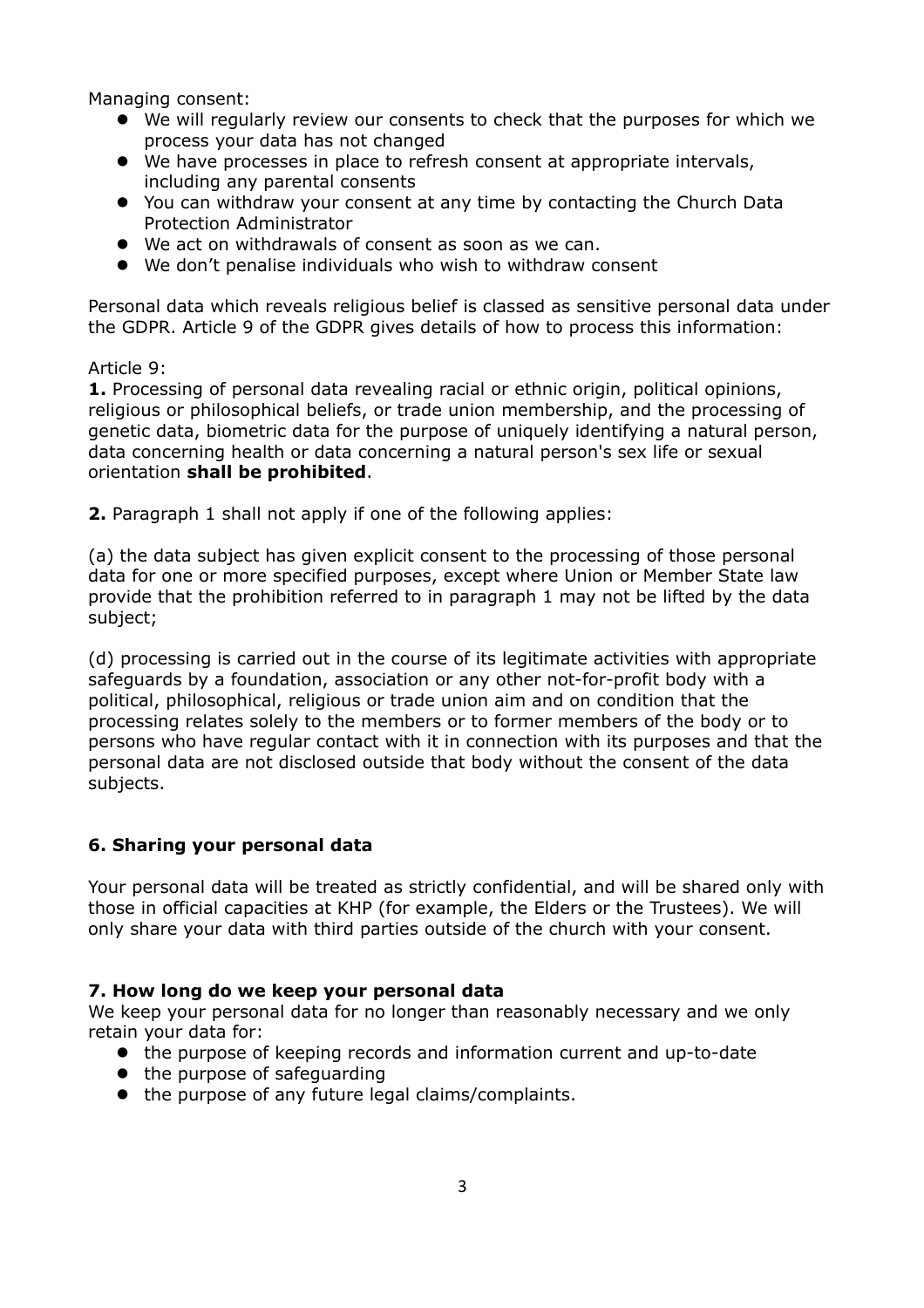We retain your personal data for the periods of time suggested by charity law or our Safeguarding policy. e.g. For members - 6 months after individual has ceased to be a member or stopped attending church. For employees - 6 years after post-holder has left our employment

# **8. Your rights and your personal data**

Unless subject to an exemption under the GDPR, you have the following rights with respect to your personal data:

- The right to request a copy of your personal data which KHP holds about you
- The right to request that KHP corrects any personal data if it is found to be inaccurate or out of date
- The right to request your personal data is erased where it is no longer necessary for KHP to retain such data
- The right to withdraw your consent to the processing at any time
- The right to request that the data controller provide the data subject with his/her personal data and where possible, to transmit that data directly to another data controller, (known as the right to data portability), (where applicable)
- The right, where there is a dispute in relation to the accuracy or processing of your personal data, to request a restriction is placed on further processing
- The right to object to the processing of personal data
- The right to lodge a complaint with the Scottish Information Commissioner

Further information on your rights:

#### **a) The right to be informed**

Under the GDPR, you have the right to be informed about how your personal data is being used. We will also inform you about the lawful basis for collection of your data and our data retention periods. You also have the right to complain to the Scottish Information Commissioner if you think there is a problem with the way we are dealing with your personal data.

#### **b) The right of access**

Under the GDPR, you have the right to obtain:

- confirmation that your data is being processed
- access to your personal data
- $\bullet$  other supplementary information

This will be provided free of charge (unless the request is manifestly unfounded or excessive or is a subsequent request for information already provided) and within one month of receipt of the request. Should the request be complex or numerous in nature, we have a further 2 months to comply with your request. If this should be the case, you will be contacted to explain why the extension is necessary.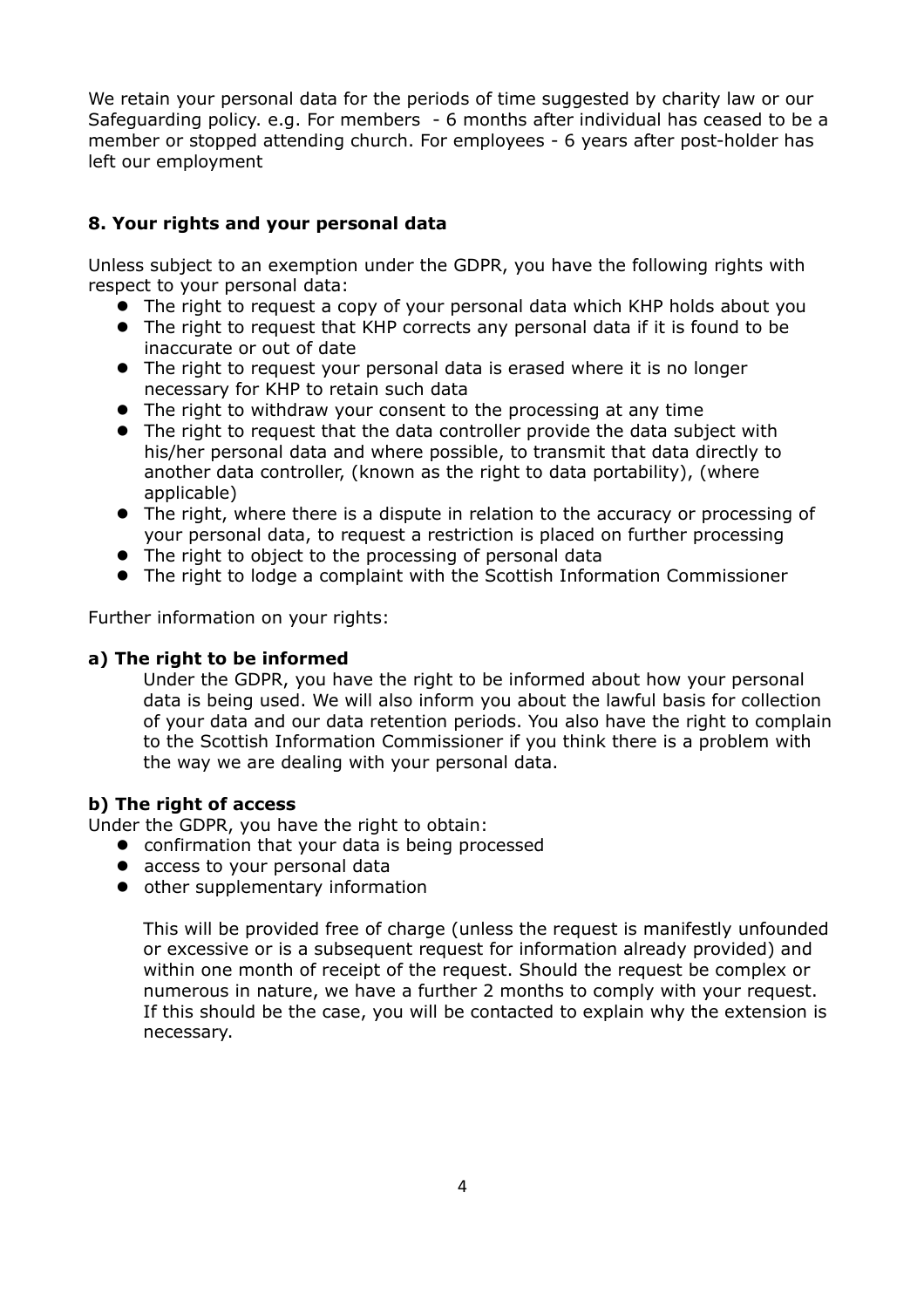## **c) The right to rectification**

You have the right to have your personal data rectified if it is inaccurate or incomplete.

This will be provided free of charge (unless the request is manifestly unfounded or excessive or is a subsequent request for information already provided) and within one month of receipt of the request. Should the request be complex or numerous in nature, we have a further 2 months to comply with your request. If this should be the case, you will be contacted to explain why the extension is necessary.

#### **a) The right to erase**

You have the right to ask us to remove or delete your personal data when there is no longer a compelling reason for its continued processing.

The right to erasure does not provide an absolute 'right to be forgotten'. Individuals have a right to have personal data erased and to prevent processing in specific circumstances:

- Where the personal data is no longer necessary in relation to the purpose for which it was originally collected/processed
- When the individual withdraws consent
- When the individual objects to the processing and there is no overriding legitimate interest for continuing the processing
- The personal data was unlawfully processed (i.e. otherwise in breach of the GDPR)
- The personal data has to be erased in order to comply with a legal obligation
- The personal data is processed in relation to the offer of information society services to a child

We can refuse the right to erasure for the following reasons:

- to exercise the right of freedom of expression and information
- to comply with a legal obligation for the performance of a public interest task or exercise of official authority
- **•** for public health purposes in the public interest
- archiving purposes in the public interest, scientific research historical research or statistical purposes
- the exercise or defence of legal claims

#### **b) The right to restrict processing**

Under the GDPR, we are required to restrict the processing of your personal data in the following circumstances:

- Where an individual contests the accuracy of the personal data, you should restrict the processing until you have verified the accuracy of the personal data.
- Where an individual has objected to the processing (where it was necessary for the performance of a public interest task or purpose of legitimate interests), and you are considering whether your organisation's legitimate grounds override those of the individual.
- When processing is unlawful and the individual opposes erasure and requests restriction instead.
- If you no longer need the personal data but the individual requires the data to establish, exercise or defend a legal claim.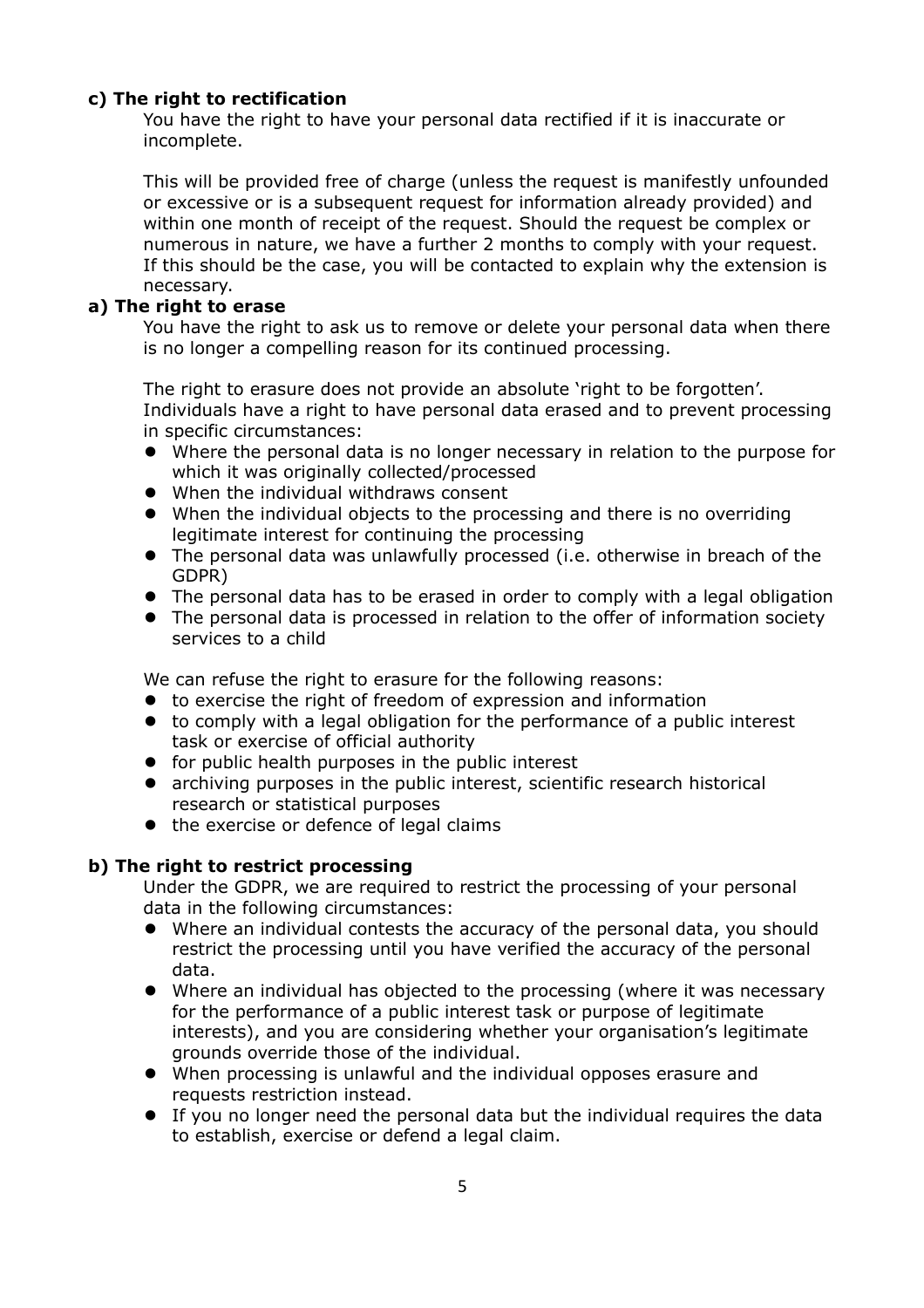## **Our rights:**

- When processing is restricted, we are permitted to store the personal data, but not further process it.
- We can retain just enough information about the individual to ensure that the restriction is respected in future.

#### **c) The right to data portability**

We do not collect information by automated means, this section does not apply.

#### **d) The right to object**

Under the GDPR, you have the right to object to:

- **•** processing based on legitimate interests or the performance of a task in the public interest/exercise of official authority (including profiling)
- direct marketing (including profiling)
- processing for purposes of scientific/historical research and statistics

We will stop processing the personal data unless:

- We can demonstrate compelling legitimate grounds for the processing, which override the interests, rights and freedoms of the individual; or
- the processing is for the establishment, exercise or defence of legal claims.

#### **e) Rights in relation to automated decision making and profiling**

No decisions will be made with your personal data without human intervention.

Should you wish to make a request regarding any of your rights, please put it in writing to the 'Data Protection Administrator, The King's House, 27 St Magdalene's Road, Perth, PH2 0BT'. Please date your request clearly.

We will then contact you to confirm receipt of your request. Your request will be carried out within the time frames listed above. We reserve the right to ask you to verify your identity prior to us carrying out your request.

#### **9. Further processing**

If we wish to use your personal data for a new purpose, not covered by this Data Protection Notice, then we will provide you with a new notice explaining this new use prior to commencing the processing and setting out the relevant purposes and processing conditions. Where and whenever necessary, we will seek your prior consent to the new processing.

#### **10. Data Protection Officer**

The type of organisation we are and the way we use and process personal data, means that we do not need to appoint a Data Protection Officer. Any queries or questions can be addressed to the Data Protection Administrator.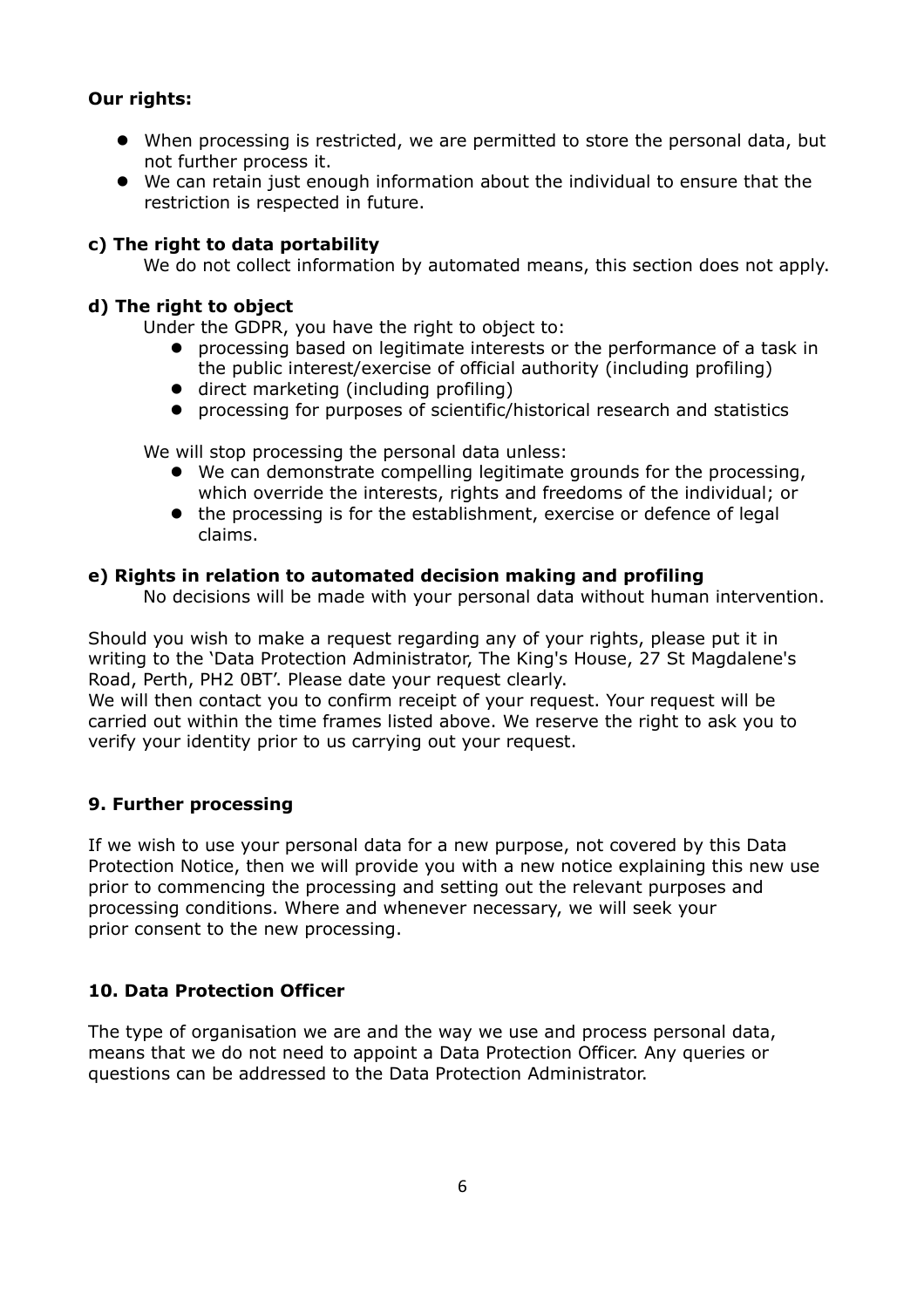## **11. Registering with the Scottish Information Commissioner**

Due to the information we process and the way we process it, we do not currently need to register with the The Information Commissioner's Office - Scotland.

## **12. Contact Details**

To exercise all relevant rights, queries of complaints please in the first instance contact the Data Protection Administrator, The King's House, 27 St Magdalene's Road Perth, PH2 0BT.

You can contact the Information Commissioner by telephone: 0303 123 1115 or via email: Scotland@ico.org.uk or at

The Information Commissioner's Office – Scotland Queen Elizabeth House Sibbald Walk Edinburgh EH8 8FT

24/06/2021

**Appendix**

**Data collection and consent form**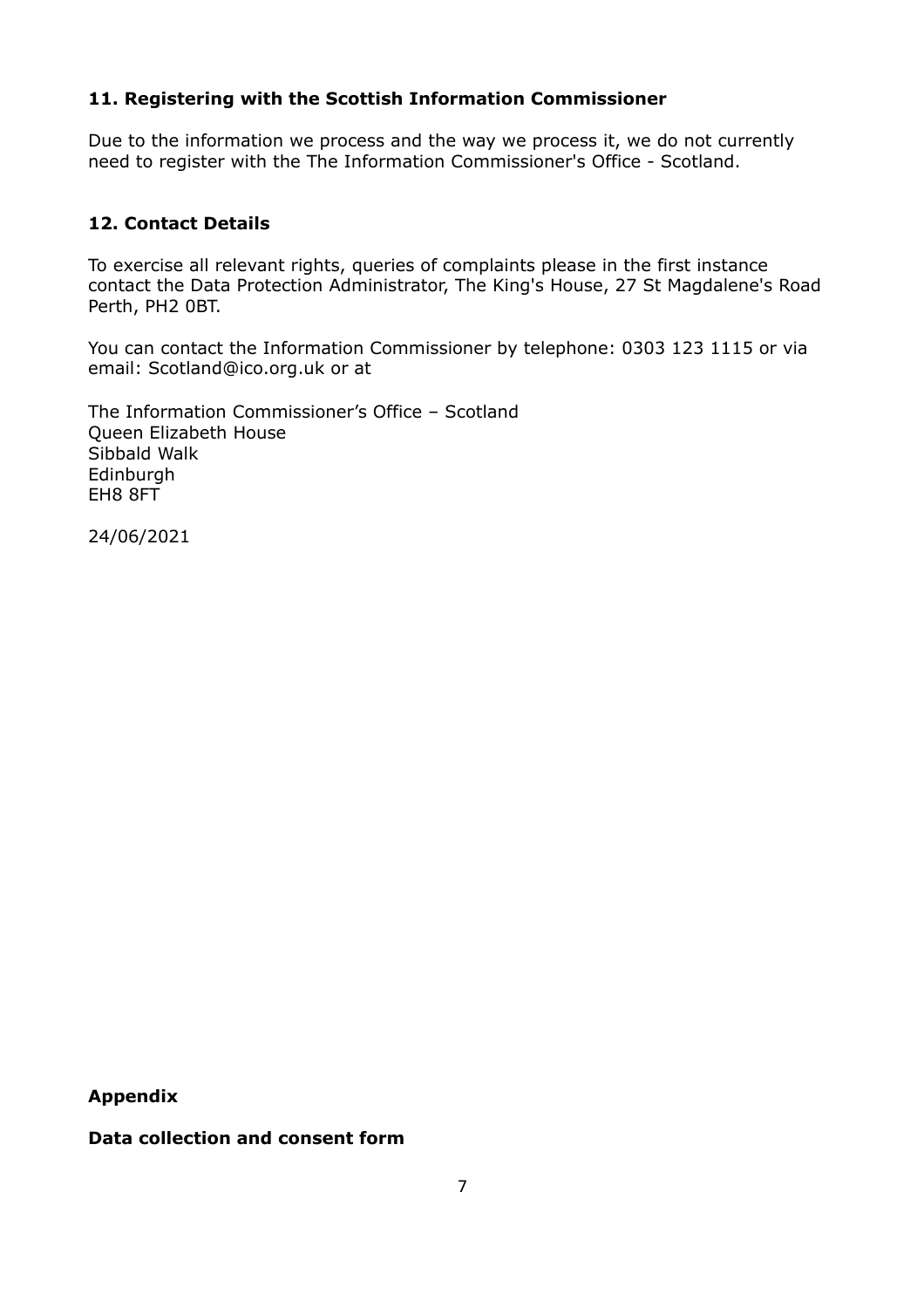# **The King's House Perth**

# **Keeping in touch**

# **INTRODUCTION**

- Under Data Protection legislation the Elders and Trustees of The King's House Perth are the Data Controller and can be contacted by ringing 01738 570 208 or emailing julianmott@hotmail.co.uk
- We are collecting this information to enable the church to keep in touch with you and provide pastoral support as appropriate.

Data Protection legislation allows us to process this information as we regard it as being in the church's legitimate interest.

Your name and contact details will be entered into our church database which is held on the ChurchInsight.com server which is password protected and accessed only by the Elders, Data Protection Administrator and church members. Your contact details will be removed from the database once you are no longer a member of the church.

To enable us to provide adequate pastoral support to you and your family, one of the Elders may record information which may be regarded as sensitive. This information will be stored (in password protected documents). The password will only be known by the Elders. This information will NOT be disclosed to anyone else without your consent.

You have the right to ask to see any information we hold about you (including the pastoral support information) by submitting a 'Subject Access Request' to Julian Mott. You also have the right to ask for information which you believe to be incorrect to be rectified.

If you are concerned about the way your information is being handled please speak to a Church Trustee. If you are still unhappy you have the right to complain to the Information Commissioners Office

#### **CHURCH ADDRESS BOOK**

- We would like to include your name and contact details in our Church Address Book which is held on-line at www.kingschurchperth.org and password protected. We will only include you if you give your specific consent for us to do so.
- If you are happy for your details to be included please indicate where asked to do so overleaf. You can ask for all or any of your details to be removed/amended at any time or you can remove/amend them yourself using your King's House Perth username and password.

#### **CHURCH EMAIL LISTS**

If you would like to be included on the Church email lists please indicate overleaf

**Church Email list:** This is used by the Elders to circulate official church information (church meeting agendas, details about forthcoming events etc.) to members and regular attenders